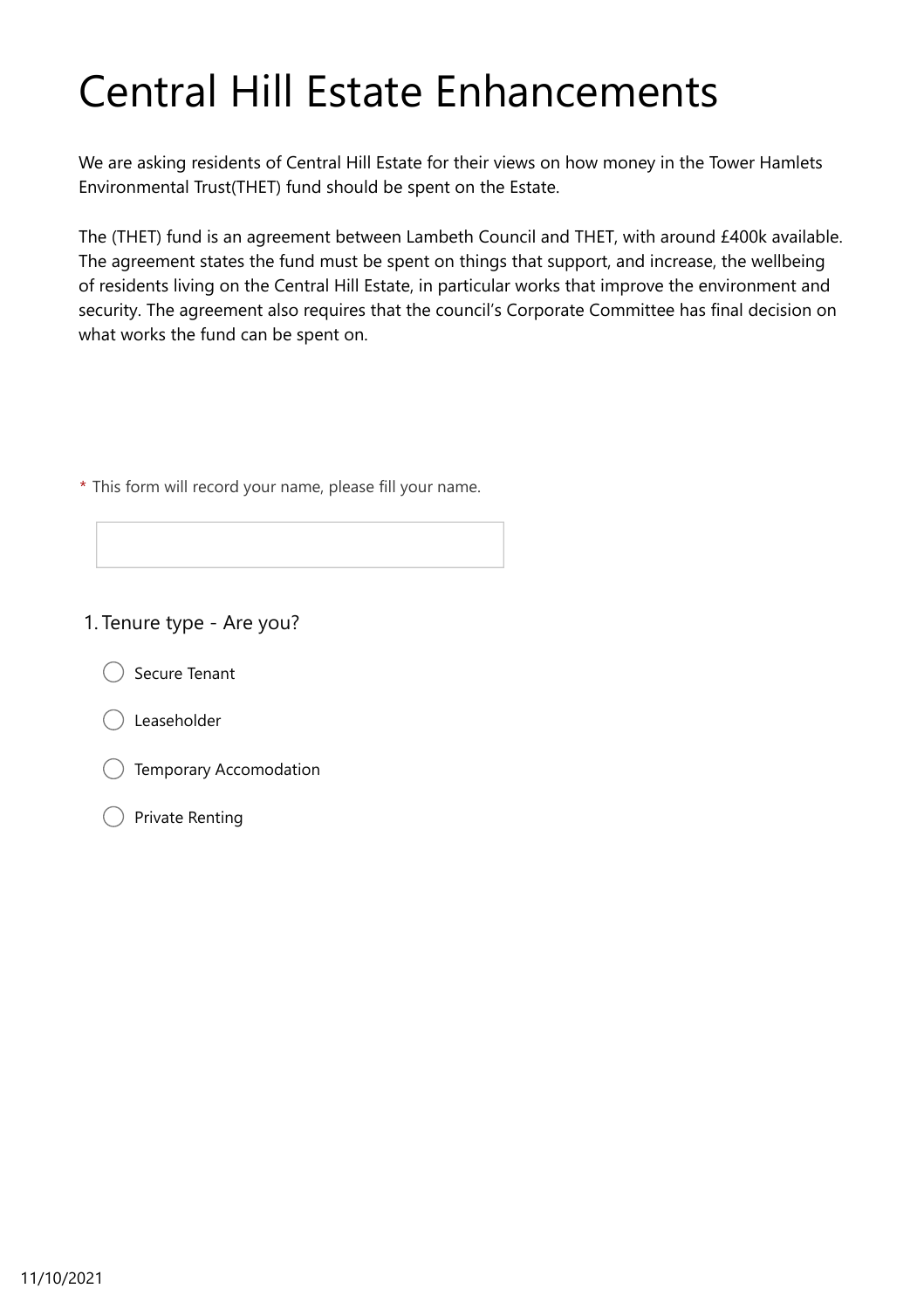## 2. Which block do you live in?

- Bankside Way  $\bigcap$
- Central Hill €  $\mathcal{E}$
- C City Prospect
- High Limes  $( )$
- Highland Road  $\left(\begin{array}{c}\right)$
- Lambeth Prospect (
- London Prospect
- Northwood Way  $\bigcirc$
- Oakwood Drive ( -1
- Pear Tree House €  $\rightarrow$
- Plane Tree Walk €  $\rightarrow$
- $\bigcirc$  Ridge Way
- Romany Prospect €
- Valley Prospect
- Vicars Oak Road
- Wychwood Way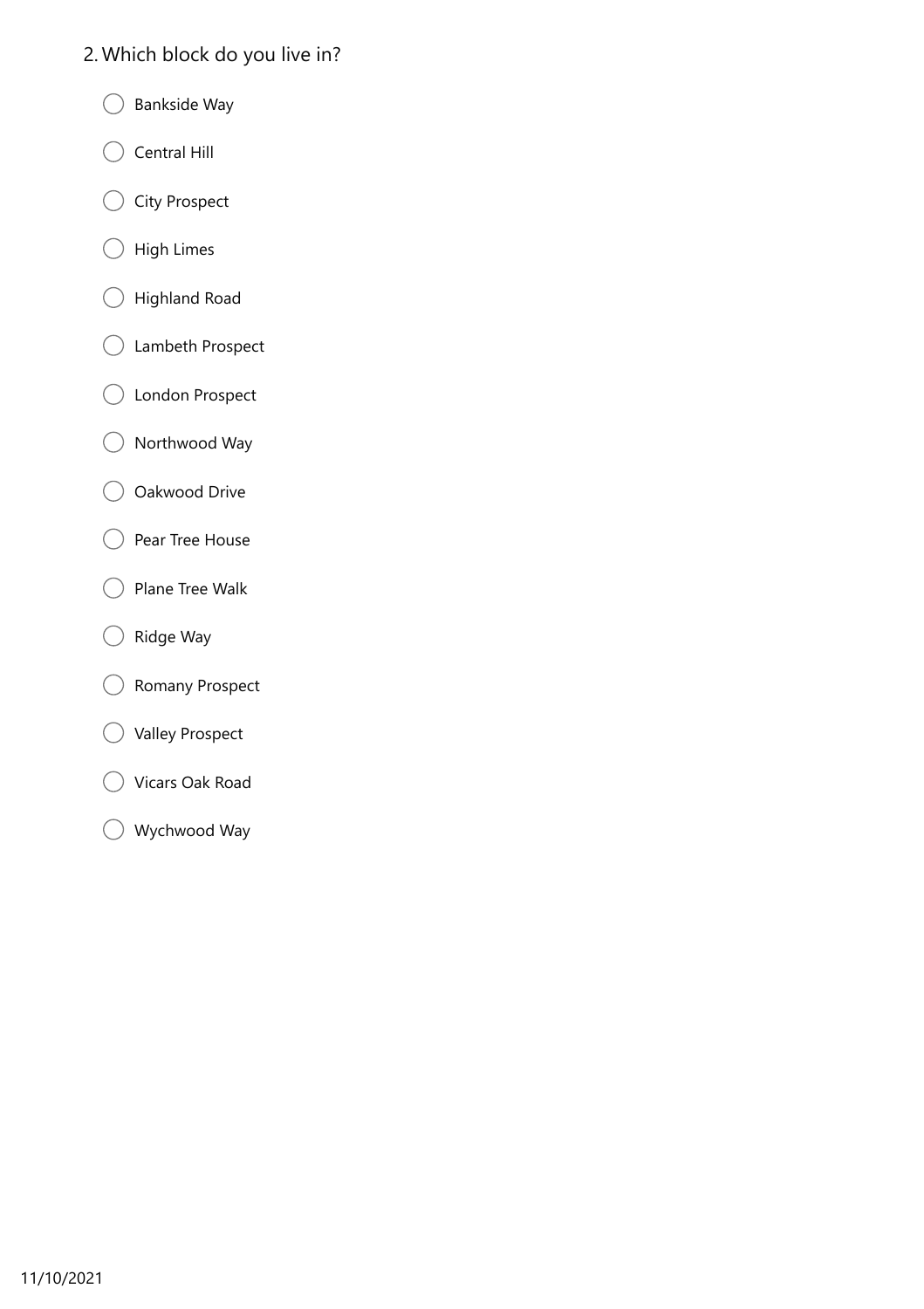### 3. Please select 3 options from below on the areas you would like to see enhancements made?

Please tell us your first, second and third choice

|                                         | 1st Choice | 2nd Choice | 3rd Choice |
|-----------------------------------------|------------|------------|------------|
| Play Area<br>Enhancements               |            |            |            |
| Gardening Resources                     |            |            |            |
| <b>Community Facilities</b>             |            |            |            |
| Training & Education<br>for Residents   |            |            |            |
| Refuse/Recycling<br>Enhancements        |            |            |            |
| <b>CCTV Enhancements</b>                |            |            |            |
| After School Club                       |            |            |            |
| Outdoor Gym<br>Equipment                |            |            |            |
| <b>Bin Chambers with</b><br>Sedum Roofs |            |            |            |
| Cycle Storage                           |            |            |            |

Are there any other areas you would like to suggest for Environmental/Security 4. enhancements on Central Hill Estate and why?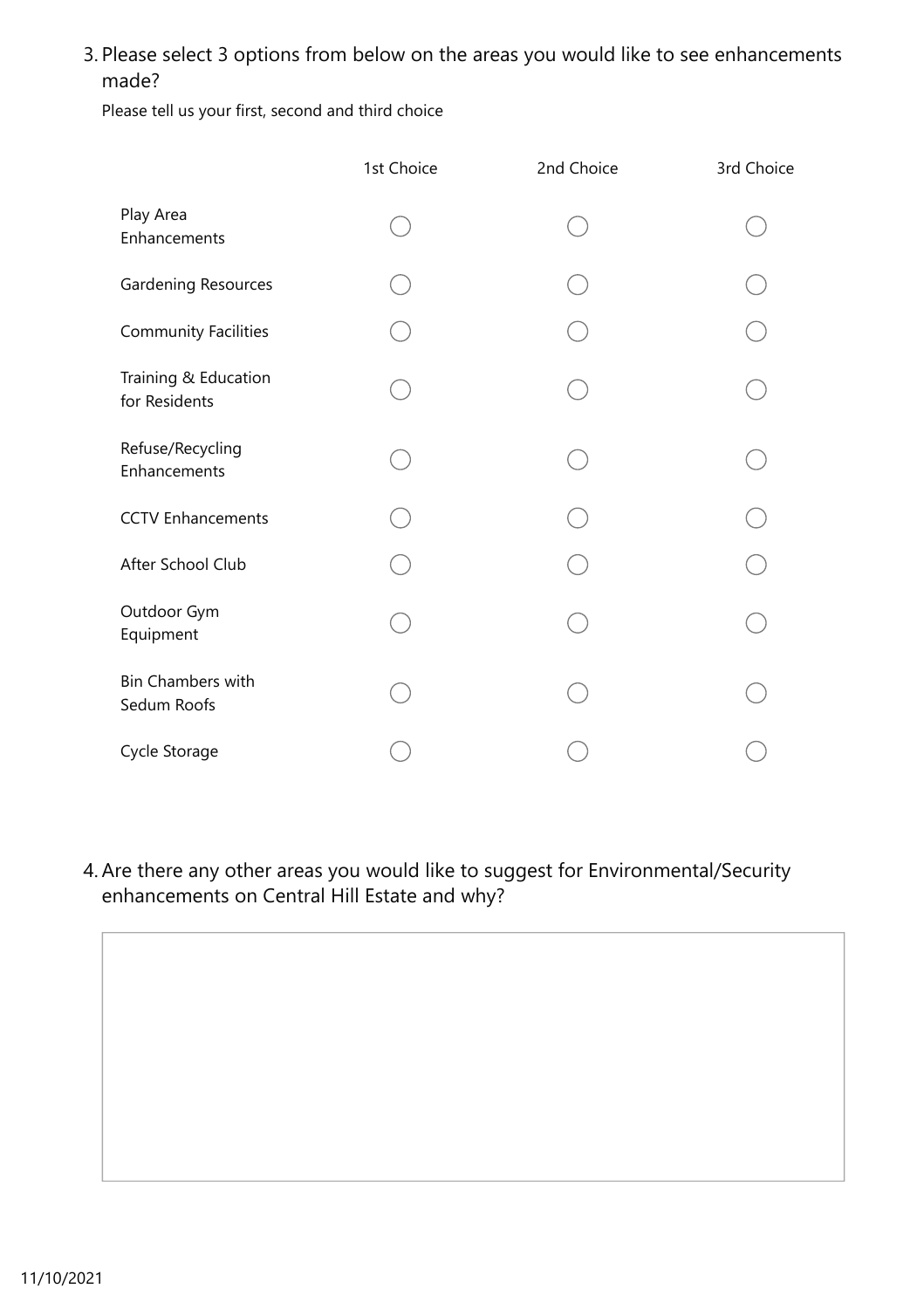# Equalities & Diversity

To make sure we are providing a fair service to all of Lambeth's Diverse Communities, and meeting the needs of different groups, it is important we ask you a few questions about yourself. You are under no obligation to provide the information requested, but it would help us greatly if you did. The information will be used to help us plan services that meet the needs of all users. Your response will be kept confidential and any information published will be made anonymous. No information that can identify you, your home or your household will be passed to any other organisation without asking you first. Your data will be held in line with Lambeth's Data Protection policy. Further details can be found at [www.lambeth.gov.uk/about-council/privacy-data-protection \(http://www.lambeth.gov.uk/about](http://www.lambeth.gov.uk/about-council/privacy-data-protection)council/privacy-data-protection)

- 5. Which age group applies to you?
	- 18-24
	- 25-34
	- 35-44
	- 45-54
	- 55-64
	- 65-74
	- 75-84
	- $)85+$
- 6. What is your sex or gender identity?
	- Female
	- Male
	- Prefer not to say
	- **Other**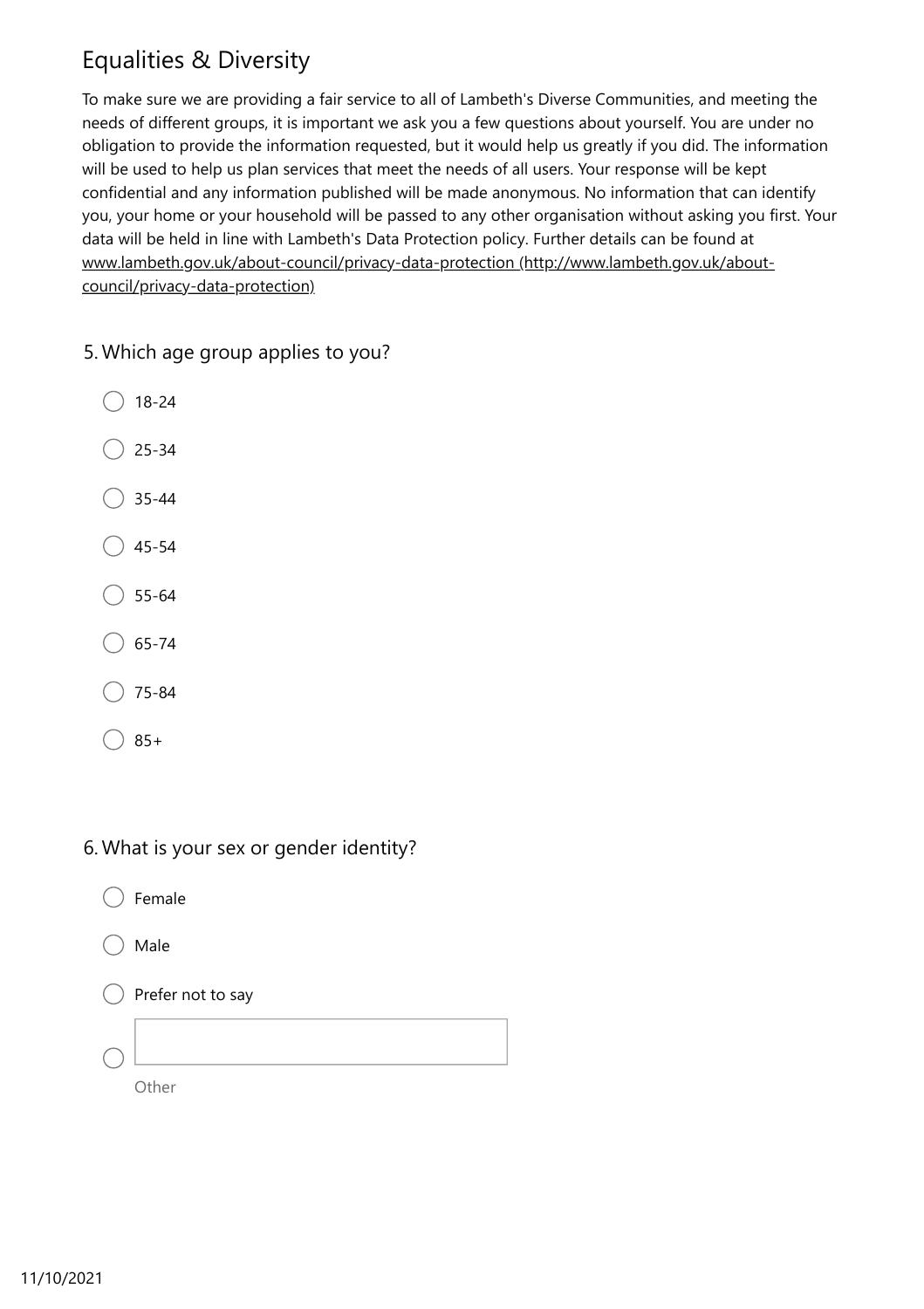#### 7. What is your ethnic group?

- Arab
- Asian / Asian British Bangladeshi
- Asian / Asian British Chinese <sup>-</sup>
- Asian / British Indian
- Asian / British Pakistani  $\rightarrow$
- Black African
- Black Caribbean  $\rightarrow$
- Latin American / Latin
- Mixed White and Asian  $\lambda$
- Mixed White and Black African
- Mixed White and Black Caribbean  $\rightarrow$
- White Gypsy or Irish Traveller
- White Irish
- White Polish
- White Portuguese
- White Spanish
- White English / Welsh / Scottish / Northern Irish / British

|               |   | ٠ |          | ٧ |
|---------------|---|---|----------|---|
| ×<br>v<br>. . | × |   | ×<br>. . |   |

 $\left(\begin{array}{c} \end{array}\right)$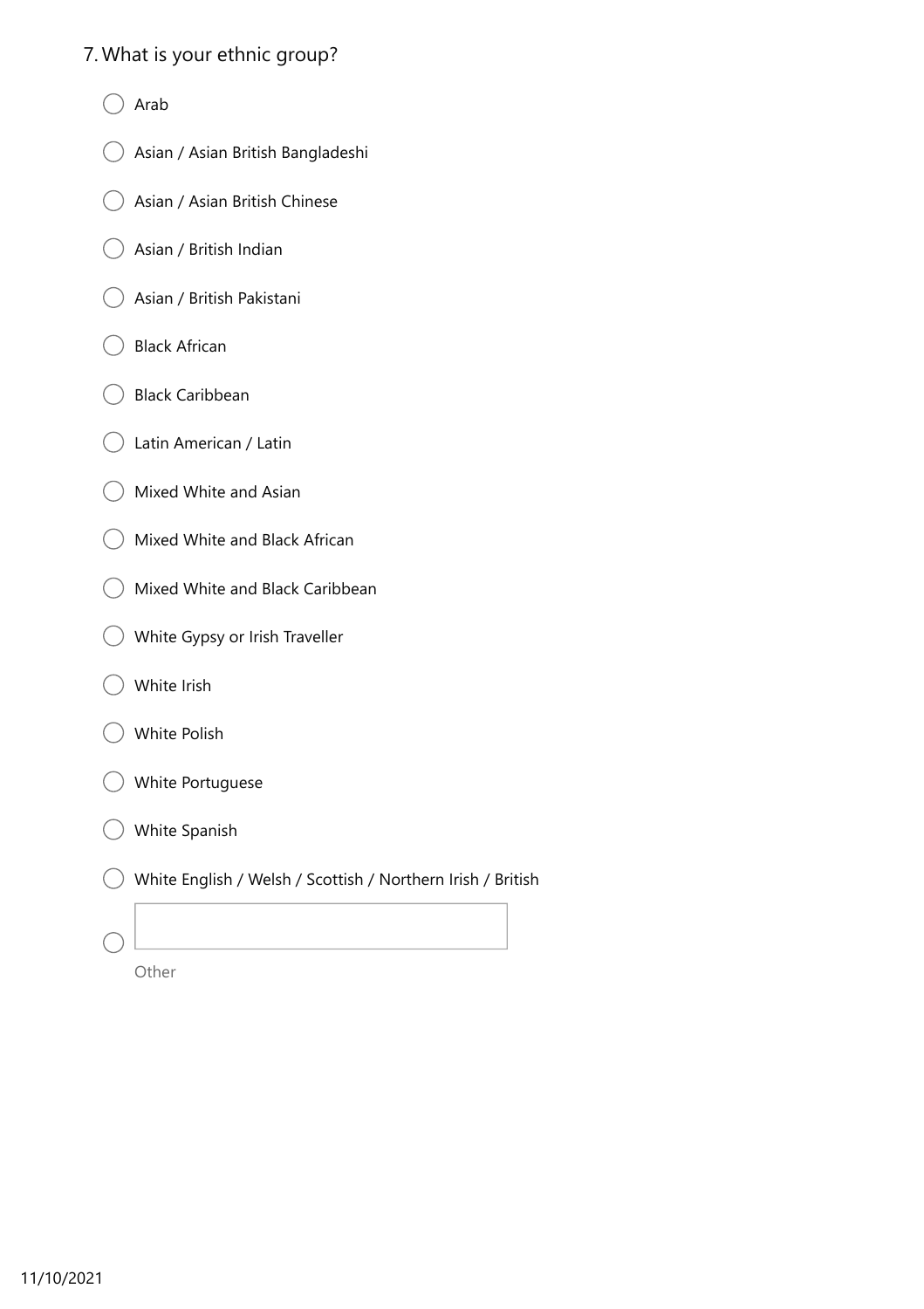8. Are your day-to-day activities limited because of a health problem or disability which has lasted, or is expected to last, at least 12 months? Please include problems related to old age

Yes, limited a lot  $\bigcap$ 

 $\bigcirc$  Yes, limited a little €.

 $\bigcirc$  No